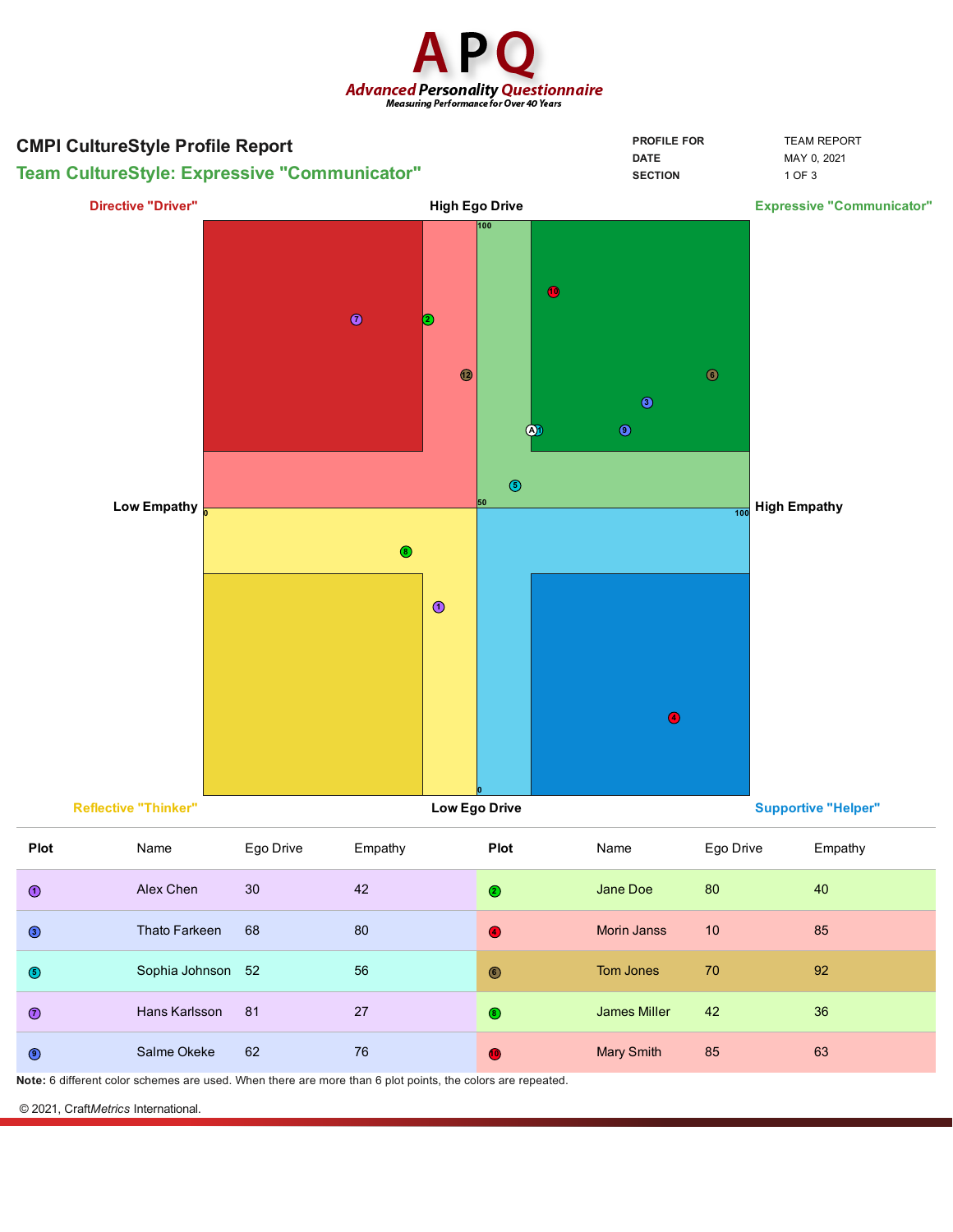

| <b>CMPI CultureStyle Profile Report</b><br><b>Team CultureStyle: Expressive "Communicator"</b> |                     |           |         |             | <b>PROFILE FOR</b><br><b>DATE</b><br><b>SECTION</b> |           | <b>TEAM REPORT</b><br>MAY 0, 2021<br>2 OF 3 |
|------------------------------------------------------------------------------------------------|---------------------|-----------|---------|-------------|-----------------------------------------------------|-----------|---------------------------------------------|
| <b>Plot</b>                                                                                    | Name                | Ego Drive | Empathy | <b>Plot</b> | Name                                                | Ego Drive | Empathy                                     |
| $\bigcirc$                                                                                     | LiWei Tan           | 61        | 60      | $\circledR$ | Linda Williams                                      | 74        | 47                                          |
| $\odot$                                                                                        | <b>Team Average</b> | 60        | 59      |             |                                                     |           |                                             |

**Note:** 6 different color schemes are used. When there are more than 6 plot points, the colors are repeated.

© 2021, Craft*Metrics* International.